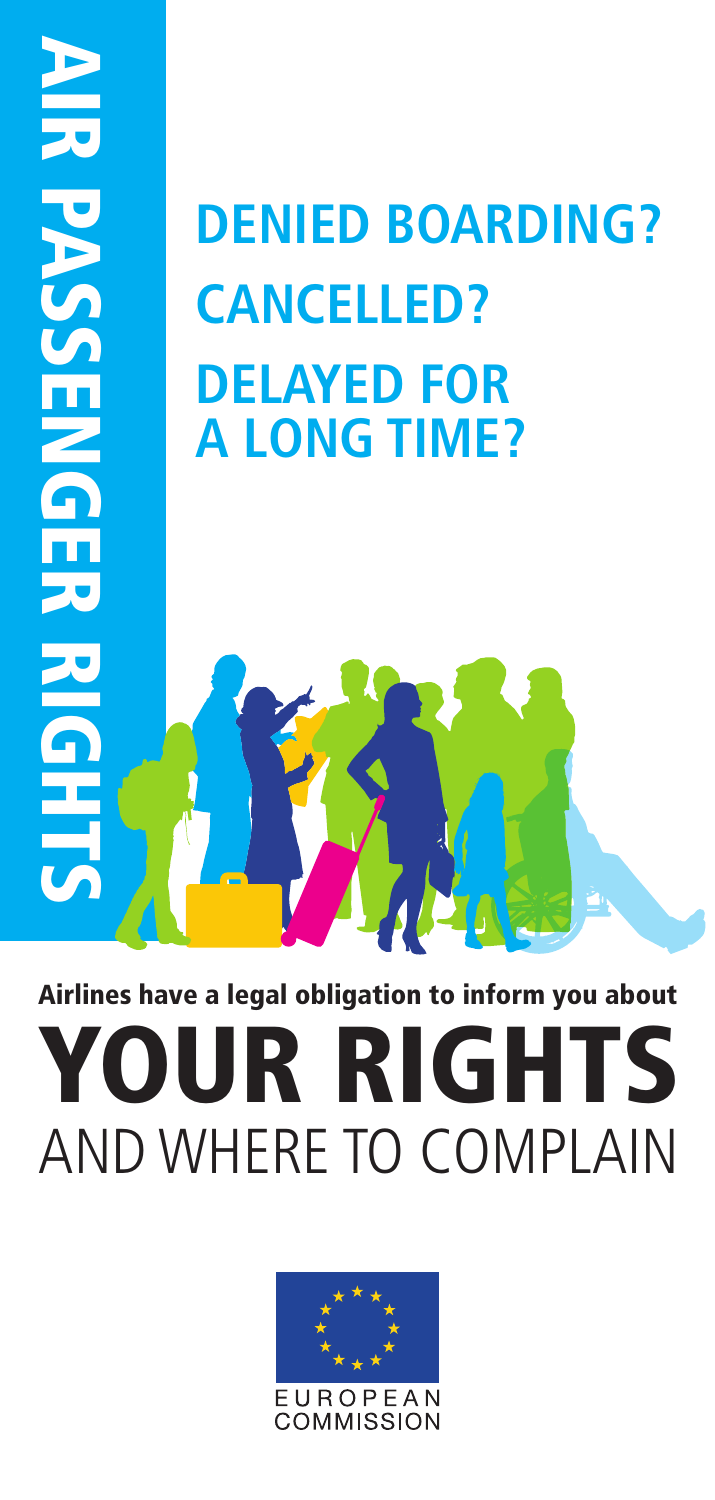

#### **Denied boarding**

You may be entitled to compensation between € 125 and  $\epsilon$  600 depending on flight distance and the delays incurred when rerouted.



#### **Long delays**

You may request a refund of your ticket if the delay exceeds five hours, but only if you decide not to travel.



#### **Cancellation**

Financial compensation is due unless you were informed 14 days before the flight, or you were rerouted close to your original times, or the airline can prove that the cancellation was caused by extraordinary circumstances.



#### **Assistance by airlines**

Depending on the circumstances, if you are denied boarding or your flight is cancelled or delayed, you may be entitled to receive assistance (catering, communications, and an overnight stay if necessary). In the event of denied boarding or cancellation, you may be offered the option of continuing your trip or a refund of your ticket.

More information and a list of the national authorities responsible for enforcing these rights are available at: **http://apr.europa.eu**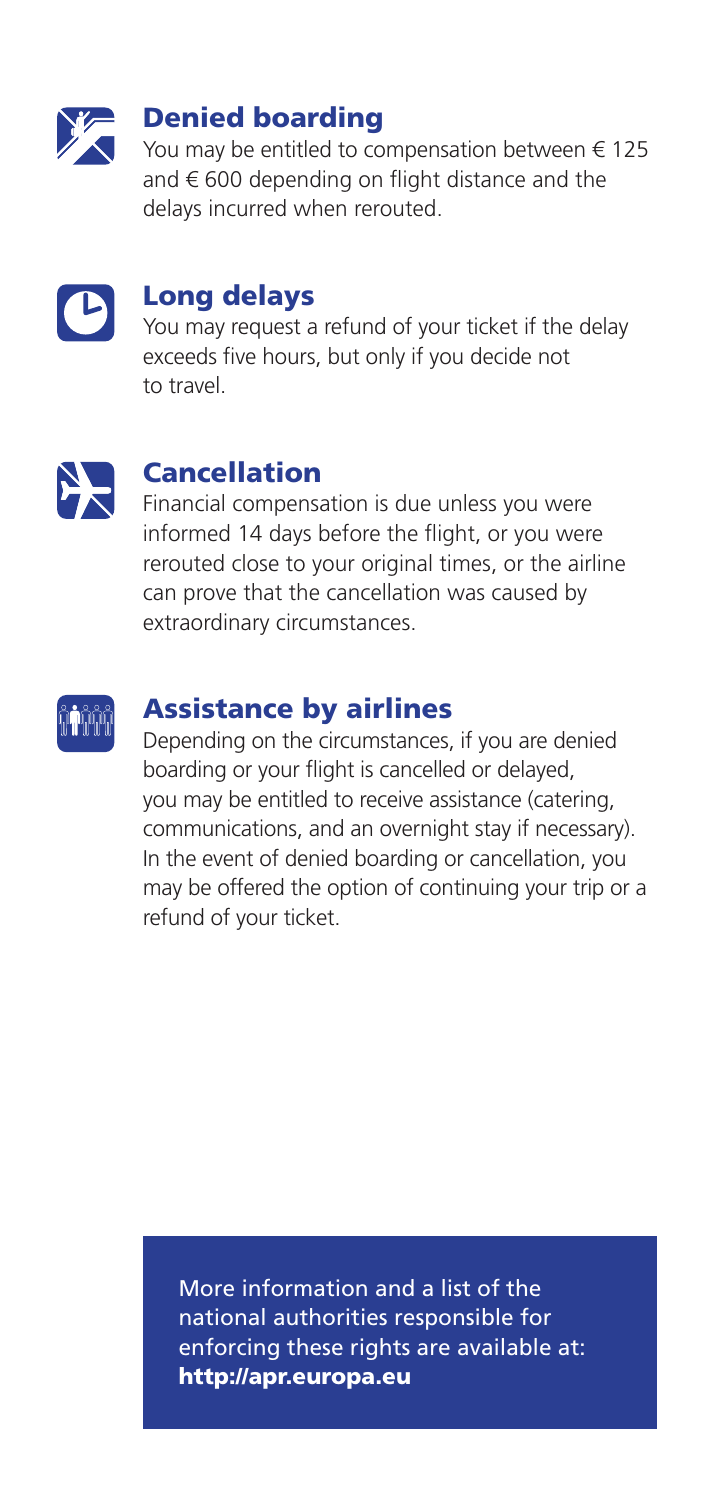

#### **Reduced mobility**

Disabled persons and passengers with reduced mobility are protected from discrimination and, from 26 July 2008, can rely on appropriate assistance (under certain conditions) to help them through all EU airports.



#### **Identity of the airline**

You must be informed, in advance, of which airline is operating your flight. Airlines found to be unsafe are banned or restricted within the European Union. They are listed at: **http://air-ban.europa.eu**



#### **Liability**

Airlines can be held liable for damages resulting from delays (limited to  $\pm \in 4$  800), for damage to and loss of baggage (limited to  $\pm \in 1$  200) and for injury or death in accidents. However, airlines shall not be liable if they have taken all reasonable measures to avoid the damages or it was impossible to take such measures.



#### **Package holidays**

Package tour operators must give accurate information on the holiday booked, comply with contractual obligations and protect passengers in case of the organiser's insolvency.